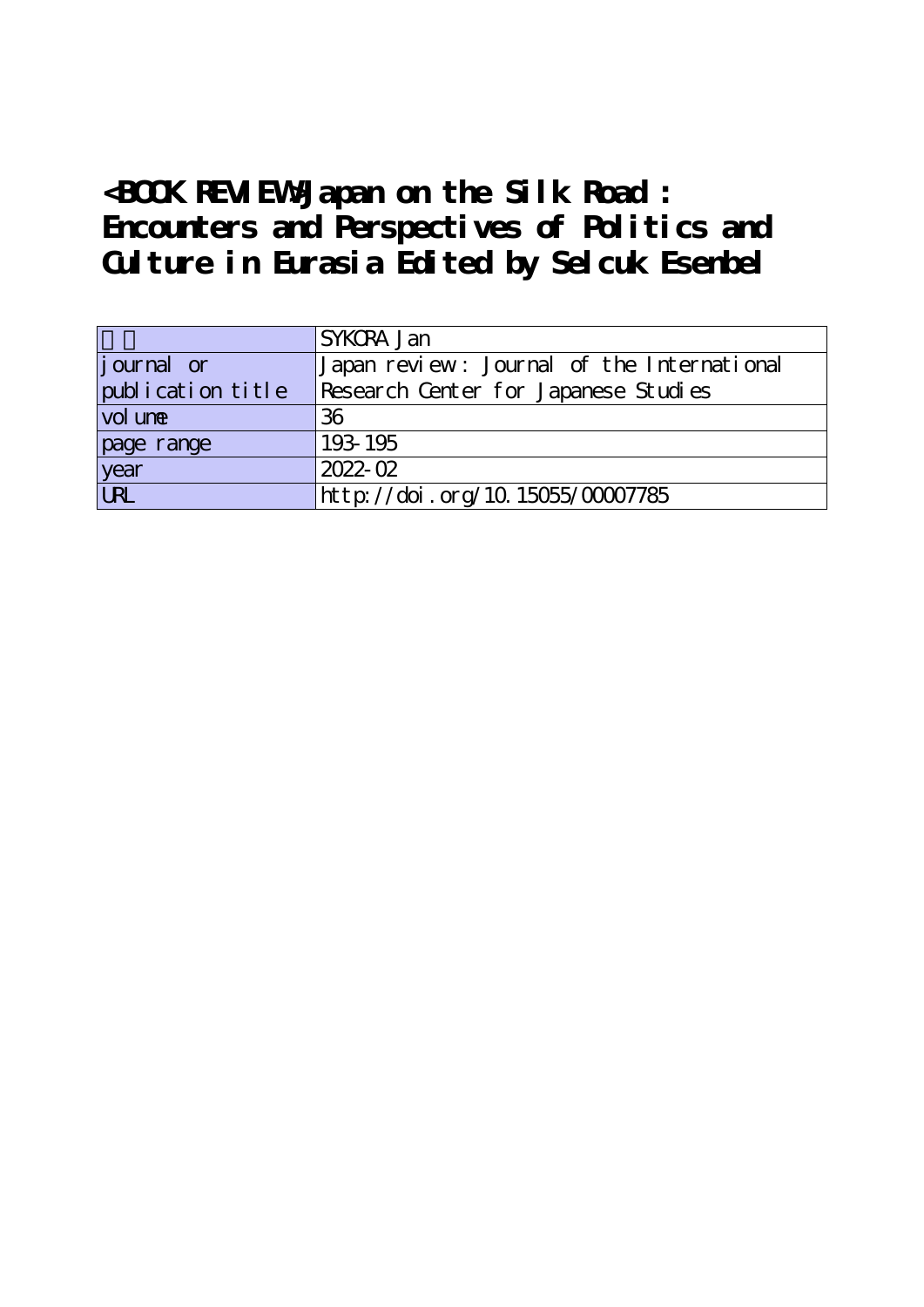## **Book Review**

*Japan on the Silk Road: Encounters and Perspectives of Politics and Culture in Eurasia*

**Edited by Selçuk Esenbel**

Brill, 2018 xvi + 373 pages.

**Reviewed by Jan SÝKORA** 



A plethora of books on the geopolitical signifcance of Central Eurasia has been published in the many years since Halford J. Mackinder advanced his thought-provoking theory of the heartland as a pivotal area for taking control of the world.<sup>1</sup> The crucial questions regarding what Eurasia is, and how to control it, dominated scholarly and political debates throughout the short twentieth century. Central Eurasia has become one of the hottest issues in the international arena since 2013 when China launched her ambitious Belt and Road Initiative, generally referred to as the New Silk Road. Coined by German geographer Ferdinand von Richthofen (1833–1905) in 1877, the term Silk Road *per se* was an apt designation for the new wave of exploration and discovery of the vast Eurasian geo-space from the Mediterranean to the coastline of East Asia, a rich source of ancient and medieval encounters between Europe and Asia.

Conventional wisdom has it that Japan rejoined the global community as a latecomer and embarked on a journey to "civilization and enlightenment" (*bunmei kaika*), implementing a policy of Westernization and catch-up with the Western powers. However, it is less well known that in Meiji Japan there were also men of politics, military men, entrepreneurs, and intellectuals who did not veer so strongly to the West, and who were drawn rather to countries and regions located particularly in Central Asia. Indeed, for Japan, perceived as an insular, maritime country located on the easternmost point of the ancient Silk Road, such multifaceted engagement in continental Asian and Eurasian subregions ofered an entirely new perspective. The new perspective constituted an important element in the burgeoning imperial ambitions of the late Meiji, Taishō, and early Shōwa periods. Current scholarship on the spatial, geo-cultural and intellectual dimensions of the Silk Road, both ancient and new, is more or less Sino-centric, and publications focusing on modern and contemporary Japanese encounters with Eurasia are still relatively rare.2 From this perspective, *Japan on the Silk Road: Encounters and Perspectives of Politics and Culture in Eurasia* edited by Selçuk Esenbel is, without doubt, an impressive contribution to the feld of modern global history.

<sup>1</sup> Mackinder 1904; Mackinder 1919.

<sup>2</sup> Notable examples include Len et al. 2008; Murashkin 2020.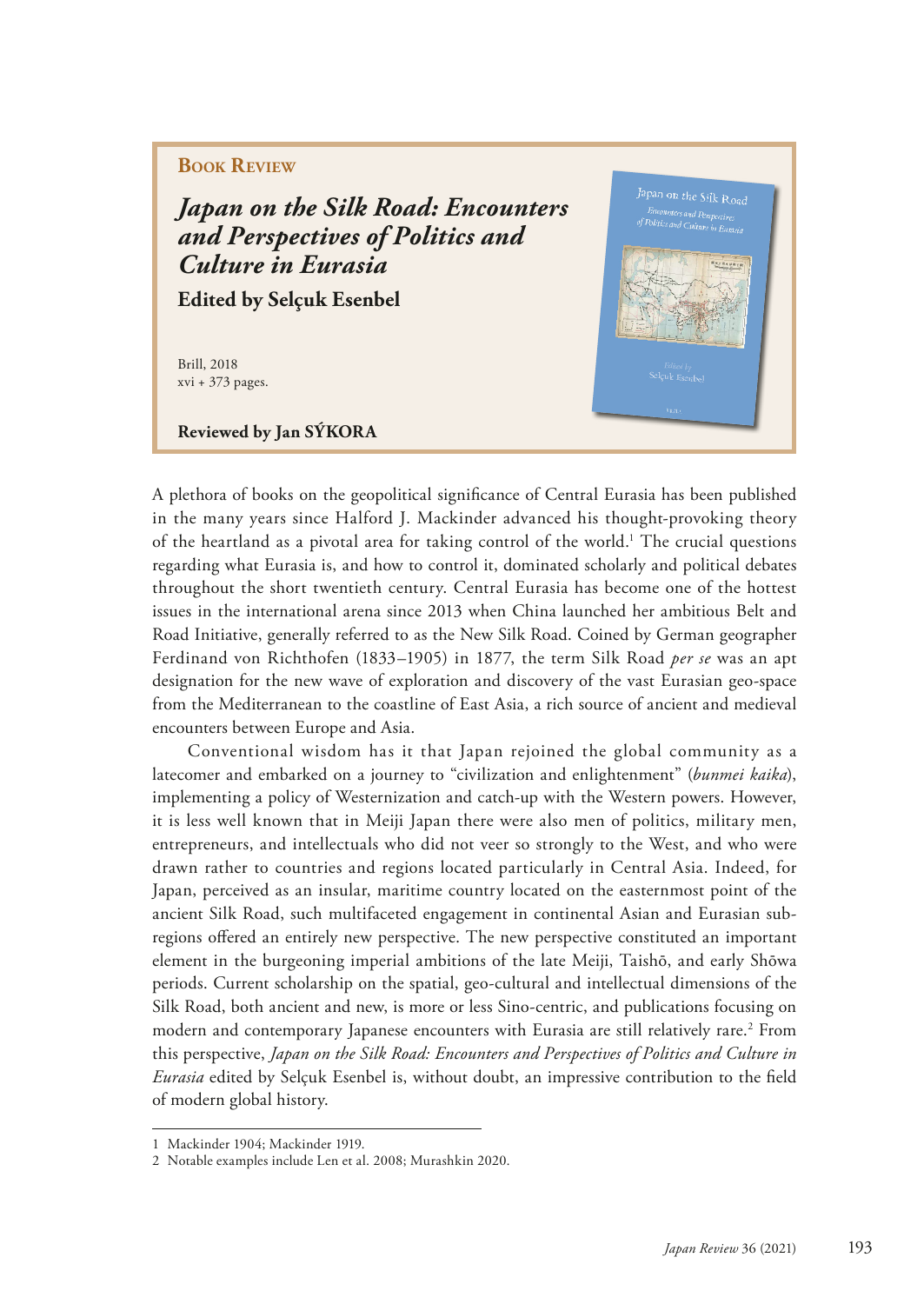The editor of a book focused on such a complex problem as a "multidisciplinary exposé of Japanese transnational history along the Silk Road" (p. 3) during the imperial period faces the tricky dilemma of approach. In general, he or she has three options: frst, to defne the topic and analyze it using different methodological approaches; second, to sketch a single methodological framework for the discussion of different aspects of the problem; and third, to follow a strict chronological pattern and analyze the vast range of problems in terms of diferent time segments. Selçuk Esenbel, who has assembled a team of eminent scholars from various parts of the world, has adopted a fourth and more difficult option of combining the three aforementioned approaches. The result is a fascinating volume comprising sixteen extremely heterogeneous chapters, which difer signifcantly in thematic topics (from Japan's strategic interest in the Central Eurasian region via the view of rightwing Pan-Asianist radicals on the Middle East and Islam to the rise of Turkish philology and linguistics in Japan), methodological approaches (from political history and geopolitics to literary and translation studies), and analytical scope (from historical narrative via comparative textual analysis to a simple list of publications by Japanese scholars on the Old Uyghur culture).

It might be noted that the editor herself points to the heterogeneity in her introductory chapter, and categorizes the topics of the papers into fve distinct groups. Unfortunately, the structure of the book does not refect her categorization, since most chapters relate to more than one category. The result of this editorial strategy is an impressive collection of frstclass essays, which lack the imaginary "red thread" for the reader to discover and follow. Indeed, the true intellectual value of the book consists in the individual chapters, which reveal a wealth of almost untouched archival material, especially primary and secondary sources located in Japan. Due to the space constraints of this review, it is impossible to do justice to each chapter, but if I had to mention the lowest common denominator, it would be the changing view of the role of Central Asia in global history, and the signifcance of Japan's contribution to knowledge production about Eurasia, particularly during Japan's imperial period.

Despite its shortcomings, *Japan on the Silk Road: Encounters and Perspectives of Politics and Culture in Eurasia* is, without doubt, an eminently readable and inspiring study of relatively new phenomena that require deeper investigation, particularly from a comparative perspective. It should have a place in the bookcase of all enthusiastic students and scholars of Japanese and Central Asian afairs.

## **REFERENCES**

Len et al. 2008

Christopher Len, Tomohiko Uyama, and Tetsuya Hirose, eds. *Japan's Silk Road Diplomacy: Paving the Road Ahead*. Institute for Security and Development Policy, 2008.

Mackinder 1904

Halford J. Mackinder. "The Geographical Pivot of History." *The Geographical Journal* 23:4 (1904), pp. 421–437.